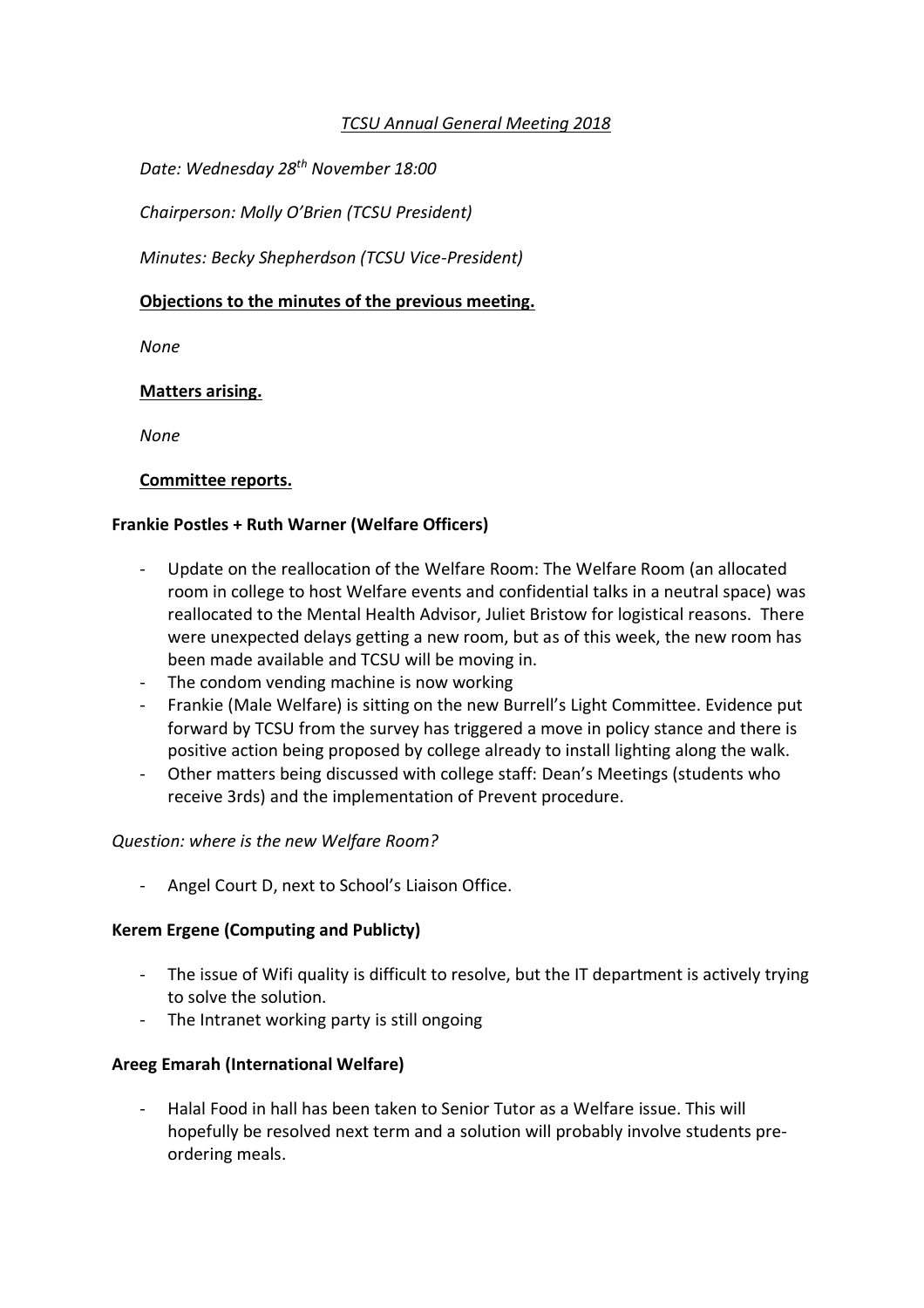- Relflection room: This has been established and is available to all students in Whewell's B3. The door does open – there are two door knobs.
- International storage: the porters have reported that Trinity students have been storing luggage for other students at different colleges, which is caused frustration. In order to keep the right to use storage, international students are asked to adhere to the rules and not disadvantage other members of college.

### **Anna Cardoso (Women's welfare)**

- There will be an academic welfare survey to be sent next term to help college understand attainment gaps.
- Bi-weekly women's forum will hopefully be established to meet in the new Welfare Room next term

### **Naemi Melvin (Junior Steward)**

- Society funding grants have been allocated
- Lack of Tuesday formal: this is because it was financially unsustainable to keep a team of staff for Tuesday formals which were selling very poorly. Discussions are underway to open 40 more tickets on Thursday and Saturday. Catering will be reviewing the sales from this term to decide.
- Themed formals have been going well and there will be more next term.

### **Cameron Osborne (Green and Domestic)**

- Recycling bins in gyp rooms: Cameron and Becky held a meeting with the Head of Housekeeping who has said for lack of space this will not be possible. Students are encouraged to take recycling back to the blue bins in their bedrooms.
- Trailing baths to showers in Whewell's Court, K staircase, due to feedback from the student survey and feedback.
- Green Formal was held successfully, and another will happen next term.
- Working on NUS Green Impact over Christmas

# **Kiran Jolly (BME)**

- A BME Fellow has been appointed and College are currently working out what role entails. TCSU will get a formal introduction next term.

#### **Anna Dimitriadas (LGBT+, prepared statement)**

- The results of the LGBT+ survey were compiled into a report and supplemented by a formal proposal for Trinity to fly the Pride Flag during LGBT+ History Month.
- Both documents were presented at last week's Liaison Meeting and had mixed reception. Some fellows were very sympathetic to the amending the constitution and flying the flag on the main flagpole - or, if this turned out not to be possible, flying it elsewhere in College - but others, notably the Dean, objected to the idea as 'too political'.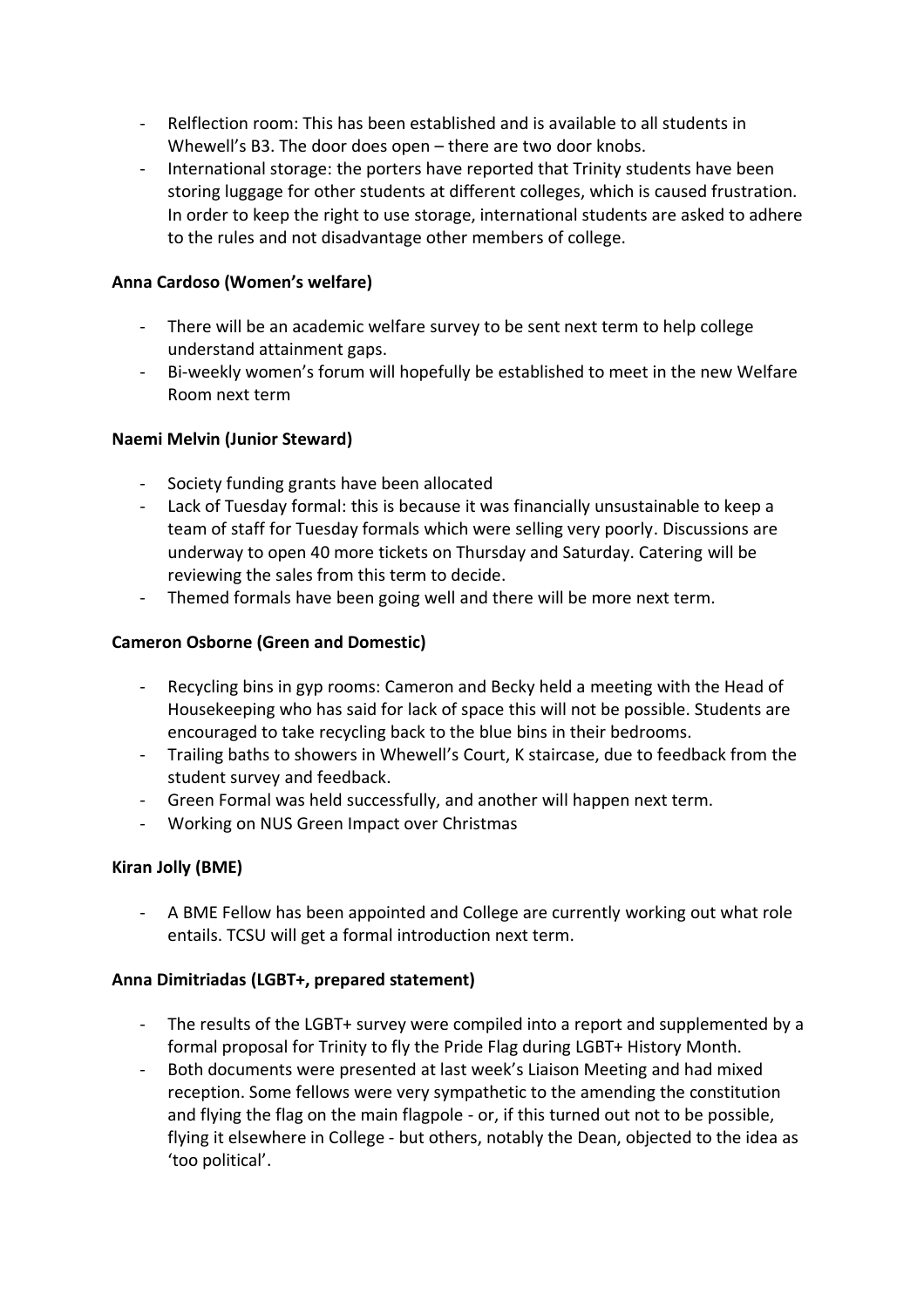The Fellows' Committee will vote on the issue soon. Obviously, my ideal result would be that the proposal is accepted; however, even if it doesn't happen this year, I'm hopeful that we have demonstrated enough student support to get the ball rolling. If next year's LGBT+ rep brings up the issue again, it's likely that they will have better chances of success

# **President**

- Non-Trinity student: The Head Porter has been asked to clarify the rule regarding other students visiting Trinity to look around.
	- o *The following statement is read* "Any University student is allowed to visit the college free of charge with a maximum of three guests, as long as they can provide their University card. They are restricted to visit during tourist opening times and are only able to access the same areas as members of the public'"
- Library: blankets, oil radiators, stand up desk, pushing for comfortable seating
- Second pool table in Burrell's Field: permission has been gained from college for funding, the final step is to discuss practicality of storage of equipment in the Burrell's Field Porter's Lodge.
- Laundry: will stay free, with no need to sign the register. Molly emphasises not to abuse the system.
- Non-silent working space: Junior Parlour to be used in Easter. The Junior Bursar has taken up the issue but is having to cancel Fellow's bookings. However, this will happen.
- Benches in New Court: Catherine Barnard (Senior Tutor) has encouraged students to use the benches, as she had to push hard to get permission for the facility.
- Unpleasant mess: As reported in the Tab, TCSU paid £600 in fines forcing TCSU to sacrifice a bop. Students are encouraged to ask the Porter's for cleaning equipment, who will show infinitely more respect than if they come across the mess.
- College survey: as agreed, this will include to a section on Scholar's Benefits. Molly has managed to gathered the information from College, and is in the process of meeting with Senior Tutor and Junior Bursar to discuss how best to phrase the questions.

# *Question: Farzana Huysman: can the Field Club Work with TCSU on the exact design of the Pool Table?*

Molly confirms they are already working in tandem.

# **Lara Jenkin (Access)**

- Setting up the Trinity Ambassadors scheme; a more formalised system of trained volunteers, rather than through FB group or mass email.
- Development of a student newsletter: this is aiming to encourage a better online presence. The system worked well with Law residential where those who were not able to be given a space were sent a newsletter from a Law fellow. This will contain lots of student generated content, largely free form college checks.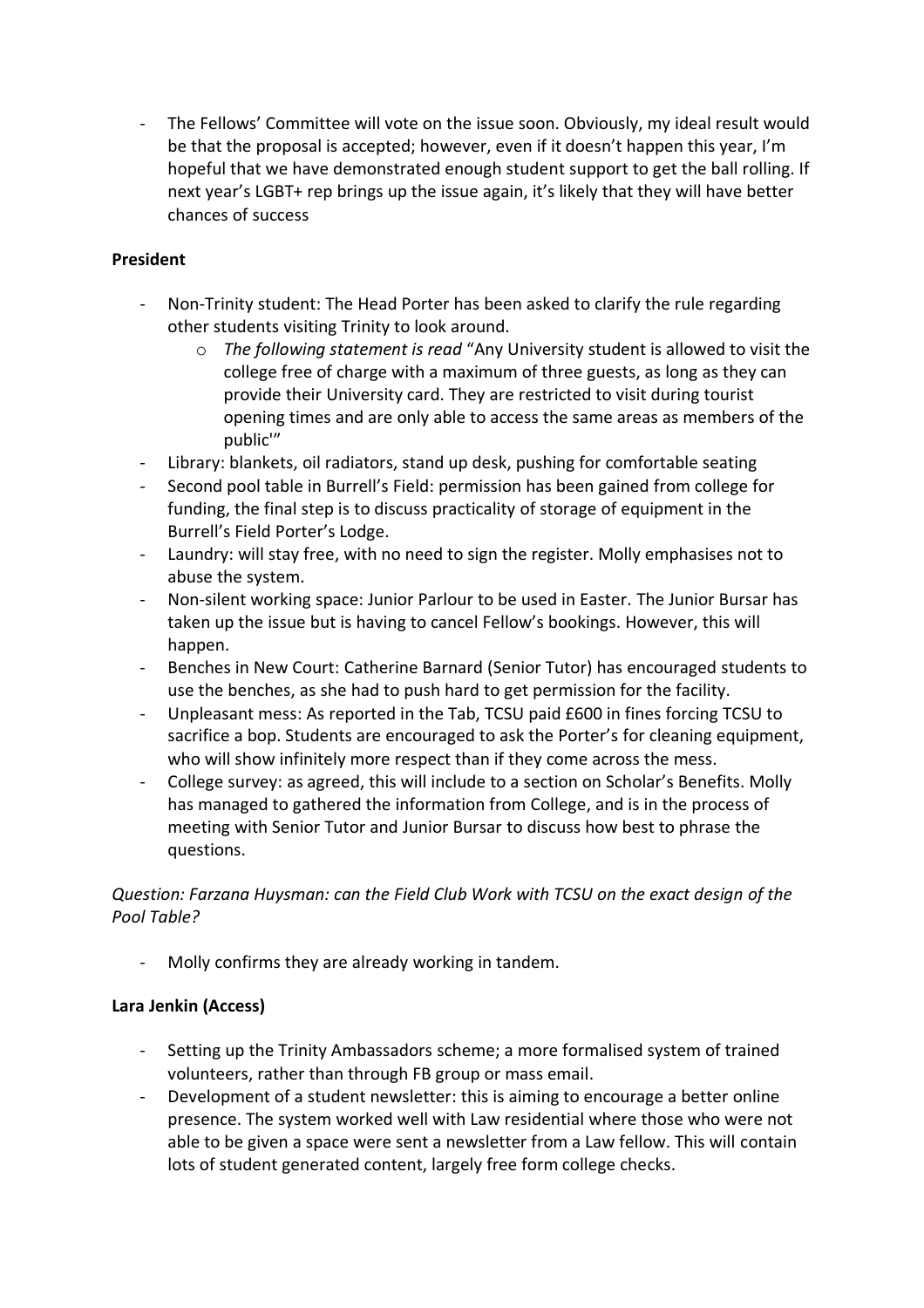# **Statements.**

# *1. Presentation of audited accounts (representative of the Treasurer)*

*The accounts of 2017/18 are circulated to the meeting. Any members wishing to see these are advised to email the Treasurer.*

### **Questions to committee.**

*Nadia Ní Hanradháin: International storage is located down flights of stairs, which is difficult for all students and a disability access issue. Is the committee able to help with this?*

- Molly will discuss with the Head Porter to make sure help is available for those who need it and advertise this.

### *Alex Watson: are bins actually sorted?*

Cameron and Becky asked this in the meeting with housekeeping and were assured that bedders do sort the rubbish. Often they are carrying too many bags and so put the recycling bag inside the large black bag to be able to carry it.

*Peta: regarding cleaning equipment in the Porter's lodge. He has asked before, but told there was nothing.*

This is not general cleaning equipment, but a special vomit kit. Molly will check with the Head Porter that this is still there.

#### *Peta: regarding non-Trinity students allowed into college, why is this only public areas?*

- Molly clarifies firstly that supervisions are different. The Head Porter has said this is due to student safety and privacy, as outside public areas, visitors have free access to student staircases.

#### **Questions to representative of CUSU.**

# *A statement from the president of CUSU is read:*

Hey everyone! Sorry I can't make it tonight, I'm on a train back from an NUS Conference and then heading straight to our CUSU Trustee Board Meeting this evening. I hope you've all had a lovely term and I thought I'd just provide a few quick updates on how things are going at CUSU. Specifically in relation to JCRs and MCRs lots has changed! Firstly CUSU affiliation fees have been scrapped, this means there is now no longer any cost associated with the political affiliation of the JCR to CUSU! This is an important step in stabilising CUSU finances and us working with JCRs. We've also launched CUSU Connects (forums for all the JCR and MCR Officers) to make it easier for interaction across colleges. In response to the criticism that Council doesn't address college issues we have created 'PresCon' a forum for JCR presidents to meet and discuss college level issues. We've also supported JCRs running rent campaigns through training sessions and survey data which they can lobby colleges.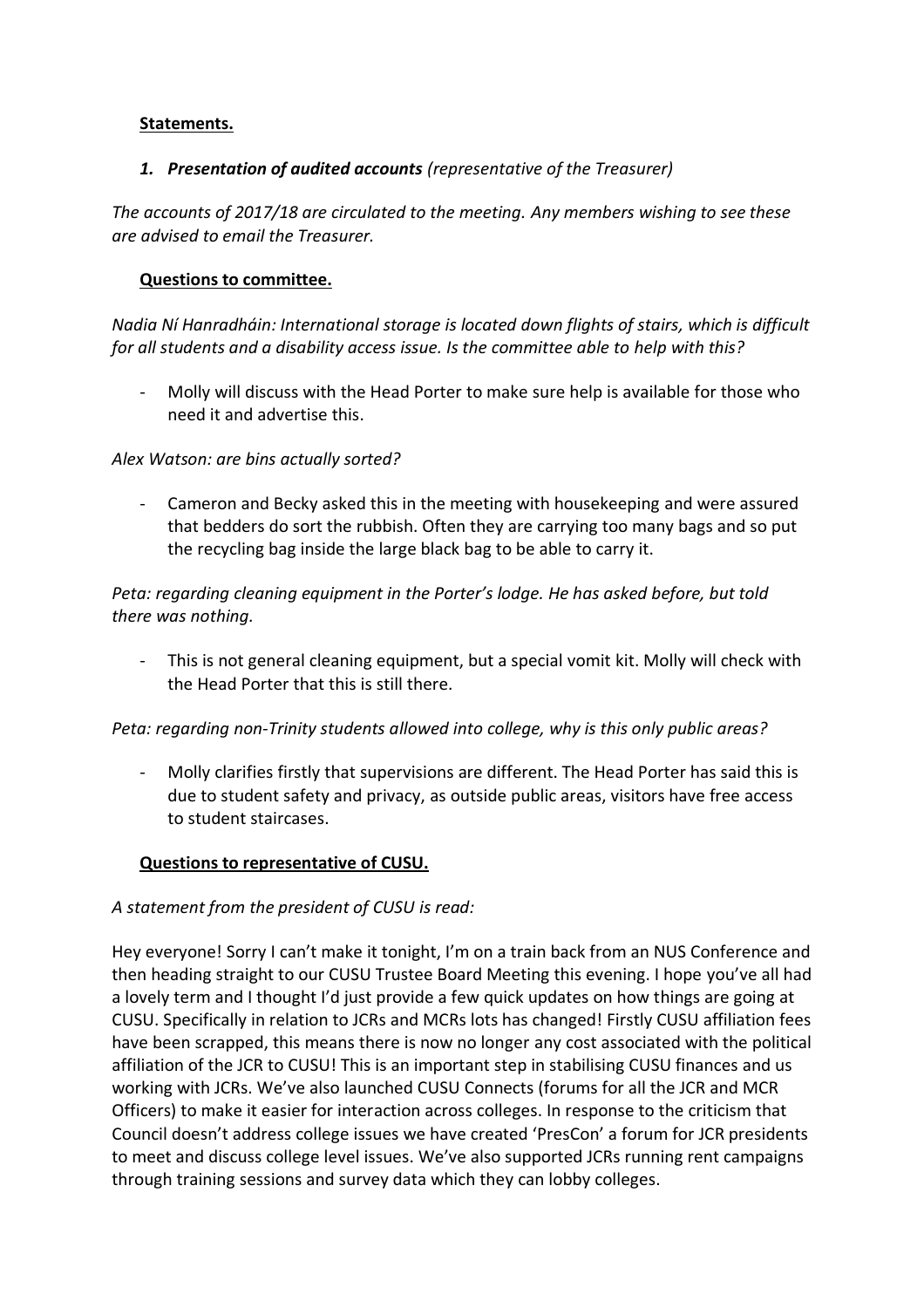In terms of uni wide policy we've been doing lots of work with the Unviersity on its bursary scheme (information about which will come next term), tackling the University's implementation of the Prevent policy and on physical accessibility in Cambridge.

The liberation campaigns are still going strong, we're working hard to prepare for the shadowing scheme and we're also reviewing our democratic structures at the moment to make sure we are really listening to students so do fill in the survey (circulated in this week's bulletin) and have your voice heard!

There is lots of work still to do at CUSU but I hope you can see there are lots of improvements being made and that lots of my manifesto pledges have already come to fruition. If you have any questions or thoughts on anything at all please do feel free to message me or contact your CUSU Council reps!

# **Motions submitted.**

*1. Motion for TCSU to support Trinity College Living Wage Accreditation: Proposed by: Elizabeth Huang Seconded by: Mia Watanabe*

### **TCSU notes:**

- **1.** That the Living Wage rate is based on the cost of living, calculated independently by the Living Wage Foundation, in order to ensure workers are paid a wage which they are able to live off.
- **2.** That the UK rate is currently set at £9.00, significantly higher than the government's National Living Wage of £7.83, which does not take living costs into account. **AMENDED**
	- *a. That the Living Wage Foundation's "real Living wage" which applies to workers over 18 is currently set at £9.00/hour, significantly higher than the government's National Living Wage of £7.83, which does not take living costs into account and the National Minimum wage for all age brackets.*
- **3.** That Trinity College is not currently an accredited Living Wage employer.
- **4.** That the University has recently committed to becoming an accredited Living Wage employer.
- **5.** That over 3,500 employers pay the Living Wage in the United Kingdom, including several Oxford and Cambridge colleges.
- **6.** *That Cambridge city Council is currently working to calculate a Cambridge Living Wage, taking into account higher costs of living in Cambridge*

#### **TCSU believes:**

- **1.** That the College has a responsibility to ensure its workers are paid a wage which they are able to live off.
- **2.** That College staff support students in our day-to-day lives at Trinity College, whether working in catering, housekeeping or other departments, and deserve our support in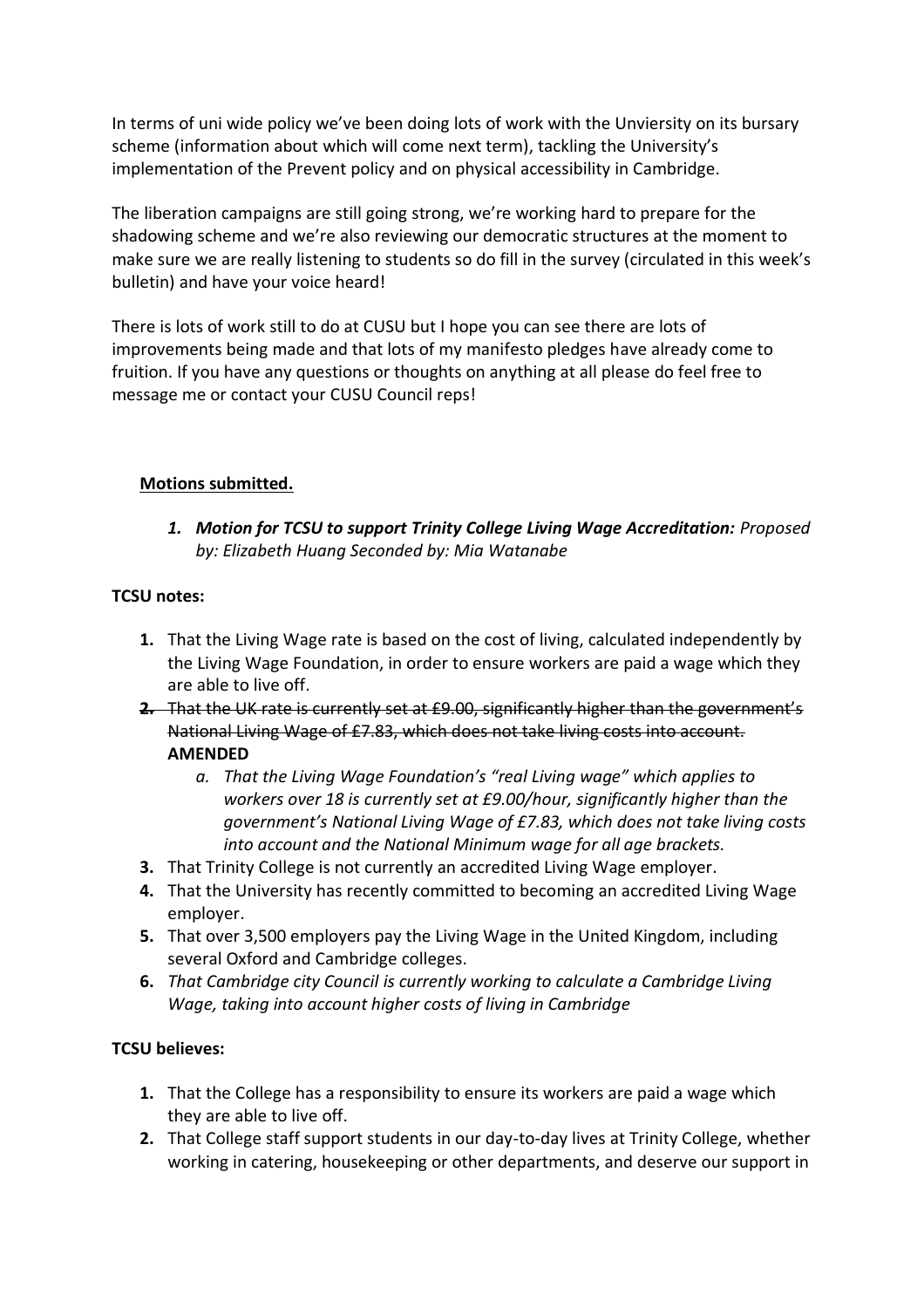ensuring they receive a wage which genuinely reflects the cost of living in Cambridge.

**3.** That paying College staff a real Living Wage could help to improve productivity and foster a friendlier working environment within College.

# **TCSU resolves:**

- **1.** To investigate the current wage structures of the College.
- **2.** To lobby the College to become a fully-accredited Living Wage employer.

Questions are raised about how this would apply to subcontracted labour, which would particularly affect the Catering department. It is clarified that the Living Wage Foundation has policy in place for this, involving the amount of hours that a worker is employed for at an institution.

It is pointed out that a Freedom of Information Request was sent to college this summer, which revealed that Trinity does not pay any worker over the age of 18 less than £8.97. The proposer agrees that this does show that Trinity is already paying nearly the living wage, and points out that the motion is more aimed at getting the College formally accredited, to both show the work that College has done on this matter and pledge to upkeeping the Living Wage.

- Questions are raised regarding accreditation. It is clarified that this is on a rolling basis. As the Living Wage threshold rises, institutions are given a period to adjust. Accreditation is not age sensitive, which is said to defeat the point that all workers should be paid a fair wage.

*An amendment is raised to clarify "TCSU notes 2". Proposed: Mia Wanatabe, Seconded: Becky Shepherdson. It is accepted as a friendly amendment.* 

*An amendment is made to add a "TCSU notes 6" Proposed: Gabriel Barton-Singer, Seconded: Frankie Postles. It is accepted as a friendly amendment.* 

*20 for, 1 abstention – motion passes.*

# **Any Other Business.**

# *Discussion on the role of the BME Officer*

*A statement from the BME officer is read:* "I've been thinking about this because of BME formal (which is now being called minority ethnic formal), after having spoken to BME fellow and Fiona

I just want ascertain what my role entails, i.e. who counts as minority ethnic. Definitions of "minority ethnicities" don't hint towards skin colour, but instead just cultural and national backgrounds and traditions, however the role historically has been very much so. I want to decide if people would be happy for me to make the role reflect the definition more.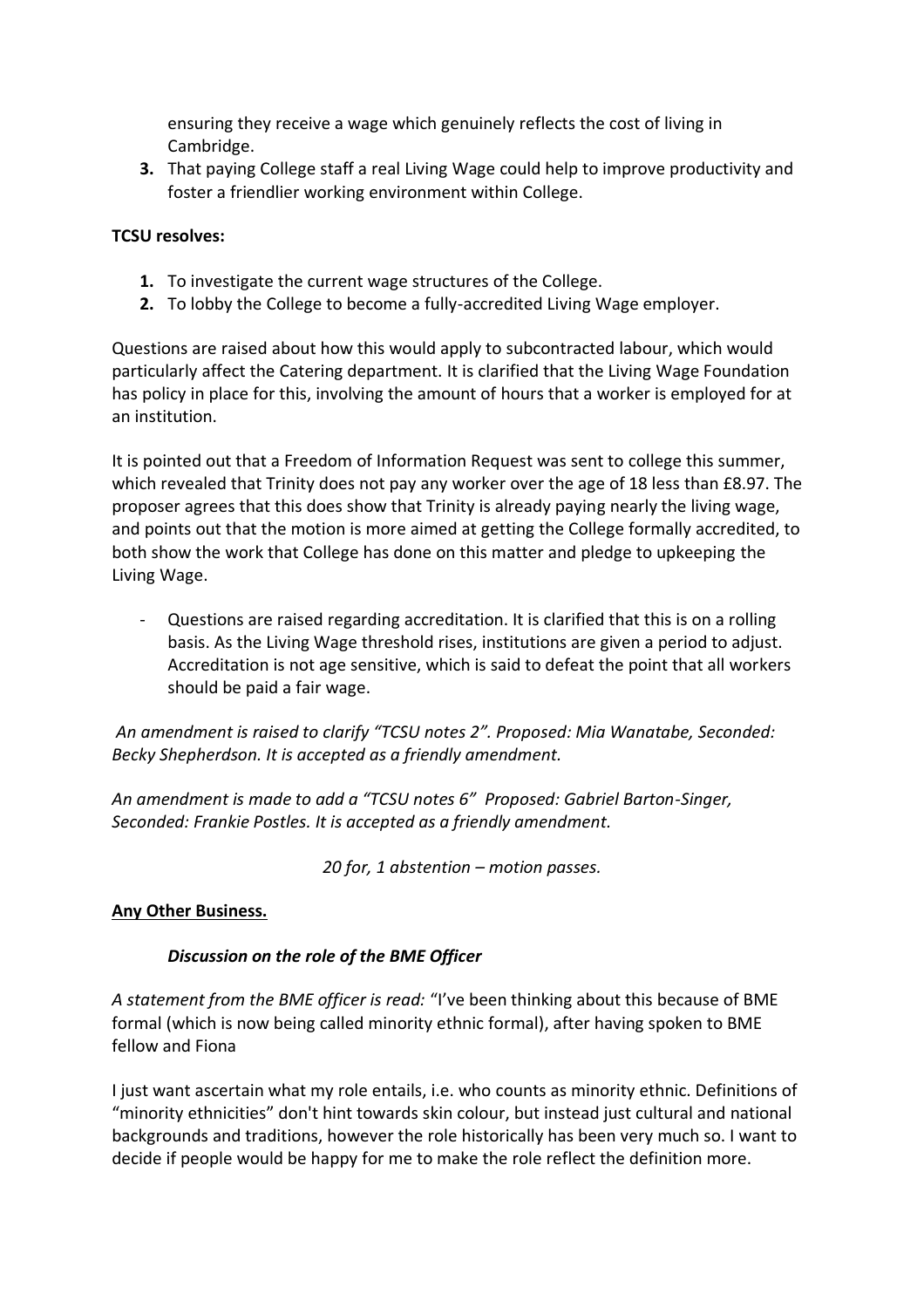In any case, I feel like the name Black and Minority Ethnic doesn't help as it gives connotations of status depending on skin colour. I want to change the role title to just minority ethnic as it's more inclusive. Attempts have been made elsewhere, e.g. BAME (black Asian minority ethnic), but this doesn't really solve the problem"

Issues are raised as to the necessity for the change, including what prompted the review and why it is deemed necessary when BME in the general vernacular.

Members of the Open Meeting express concern that the Open Meeting is not the most applicable forum to have a discussion of this nature. It is agreed to set up a forum for BME students to discuss the issue in a safe and representative space.

However, it is reminded that any changes to the constitution must be put to a referendum to the whole college, and so any discussion must go at some point go to the student body at general.

### *Discussion on the TCSU position regarding Divestment*

Molly: Following the article in Varsity, TCSU raised the issue of college investments at the Liaison Meeting last week to get information to present to the Open Meeting. The Senior Bursar explained that College owns the investments, but through tracker fund where investments are made in all of the companies in the index. Trinity owns the small share of the largest 1500 companies in the world. College policy is to invest in a way that is consistent with aims and values. Frankie expresses his impression from the meeting is that tracker fund model is not going to change. He also reminds the Meeting that the issues are complex and more nuanced than simply removing investments as some companies have military and non-military wings

Ollie: raises that there is a spectrum of investments in Trinity. Approximately 60% in land, 40% of that in private wealth managers. On push is to move private wealth investments into ethical tracker funds. He reminds the meeting there have been BA society, TCSU, Fellows which went to council. There will also be a forum at the end of next year – organised by Trinity Responsible Investment Society to look at how college could alter the criteria by which it invests. Their interests are aligned with Zero-carbon. TRIS will be making case that is administratively possible and there is a simple template which has already been rolled out at other institutions. He asks how is TCSU fitting in?

Molly outlines that currently TCSU policy, as set at the Lent 2018 Open Meeting is to support divestment from fossil fuels, which it will continue to do. It does not have policy regarding arms. Currently they have just been information gathering, but TCSU has a mandate to push hard at meetings regarding fossil fuel investment. Representatives of TCSU will attend the TRIS meeting to present this.

It is raised that divestment is a complex issue with multiple viewpoints, more nuanacesd than is often presented. It is suggested that the meeting is advertised as widely as possible to avoid becoming an echo chamber. Differentiation should also be clear between the kinds of investment being discussed.